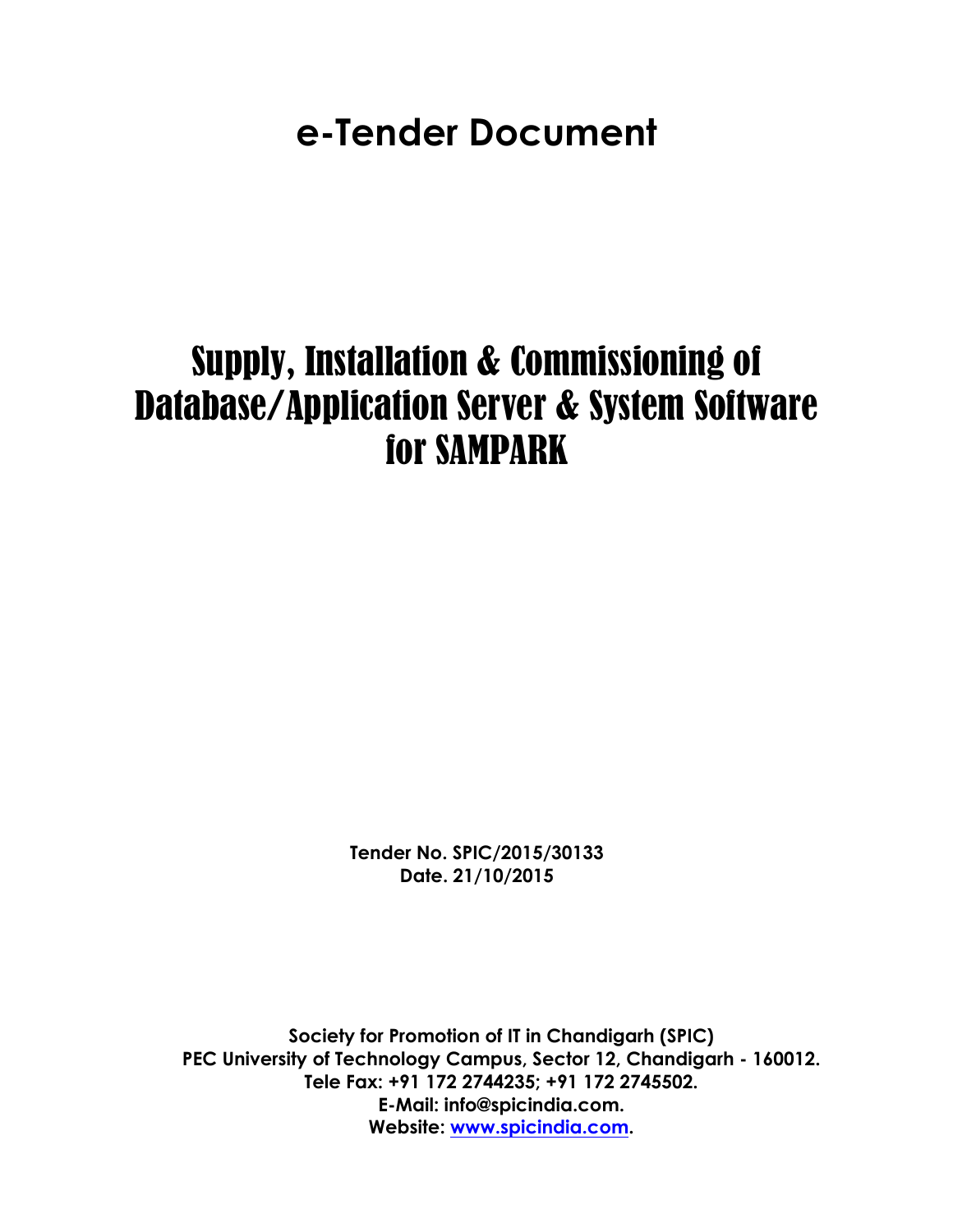## **Society for Promotion of Information Technology in Chandigarh (SPIC)** Tender Document for supply, installation & commissioning of Server for Sampark



Sealed Tender in 'two part' are being invited from reputed vendors for supply, installation & commissioning of Server & System Software for Sampark under Department of IT, Chandigarh Administration in the form of **e-Tender** as well as **sealed hard copy** of the same tender for the following job from reputed organizations having sufficient experience and credentials for successful supply, installation and commissioning of Server, supporting software and peripherals preferably in government / quasi-government organizations. Vendor should be capable of supplying, Installation & Commissioning of the Server under this tender.

**Tender Processing Fee**: - ` 2,000/- (Two Thousand only) in the form of Non refundable bank draft in favour of 'Society for Promotion of IT in Chandigarh' payable at Chandigarh must be submitted along with tender.

#### **Last date & time of submitting the tender (e-Tender & Hard Copy): 09-11-2015 up to 03:00 PM**

This Tender document can also be downloaded from e-tendering website of Chandigarh Administration **- https://etenders.chd.nic.in** or from SPIC's website **http://www.spicindia.com** and submit physical copy of the bid with Tender Processing Fee in favor of **SPIC** payable at Chandigarh in addition to submit the tender through e-Tendering website of Chandigarh Administration (**https://etenders.chd.nic.in**). *The tender of only those bidders would be qualified for tendering process, who are applied through e-Tendering as well as submit the Hard copy*.

SPIC reserves the right of accepting and/or rejecting any/all Tenders without assigning any reasons thereof.

The Offers should be submitted in two sealed covers one super scribed "Technical Bid" and other "Price Bid". Both covers shall be put in another sealed cover super scribing the envelope with "Tender for supply, installation & commissioning of SERVER for SAMPARK". Technical BID should also contain the Prospectus containing technical specifications of SERVER to be supplied under this tender.

The Technical bid cum qualification BID will be opened at **09-11-2015 at 03:30 PM at SPIC Office** on the same day in the presence of attending tenderers or their authorized representatives.

After opening of Technical bid, the capability and suitability of the bidders shall be evaluated and Price bid of the qualified bidders shall only be opened in the presence of the attending Bidders. The date of opening of Price bid will be informed to the qualified bidders.

#### **Following are the Qualifying Criteria:**

- 1. The Bidder must be registered/ incorporated under Indian Companies Act 1956 & should be an established Authorized dealer engaged in the supply/ installation / maintenance Activities of IT Infrastructure items like Server, PCs etc. for more than 5 years in India.
- 2. The bidder should have an annual turnover of one core or more in each of the last 3 financial years (2012-2013, 2013-2014 and 2014-2015). The bidder should submit Certificate from CA or Audited Balance sheets of last three financial years.
- 3. The bidder should have at least 5 technically competent and experience key personnel on its rolls and to be associated in this project for installation and servicing. The bidder should submit resumes of all such human resources, duly verified by authorized signatory.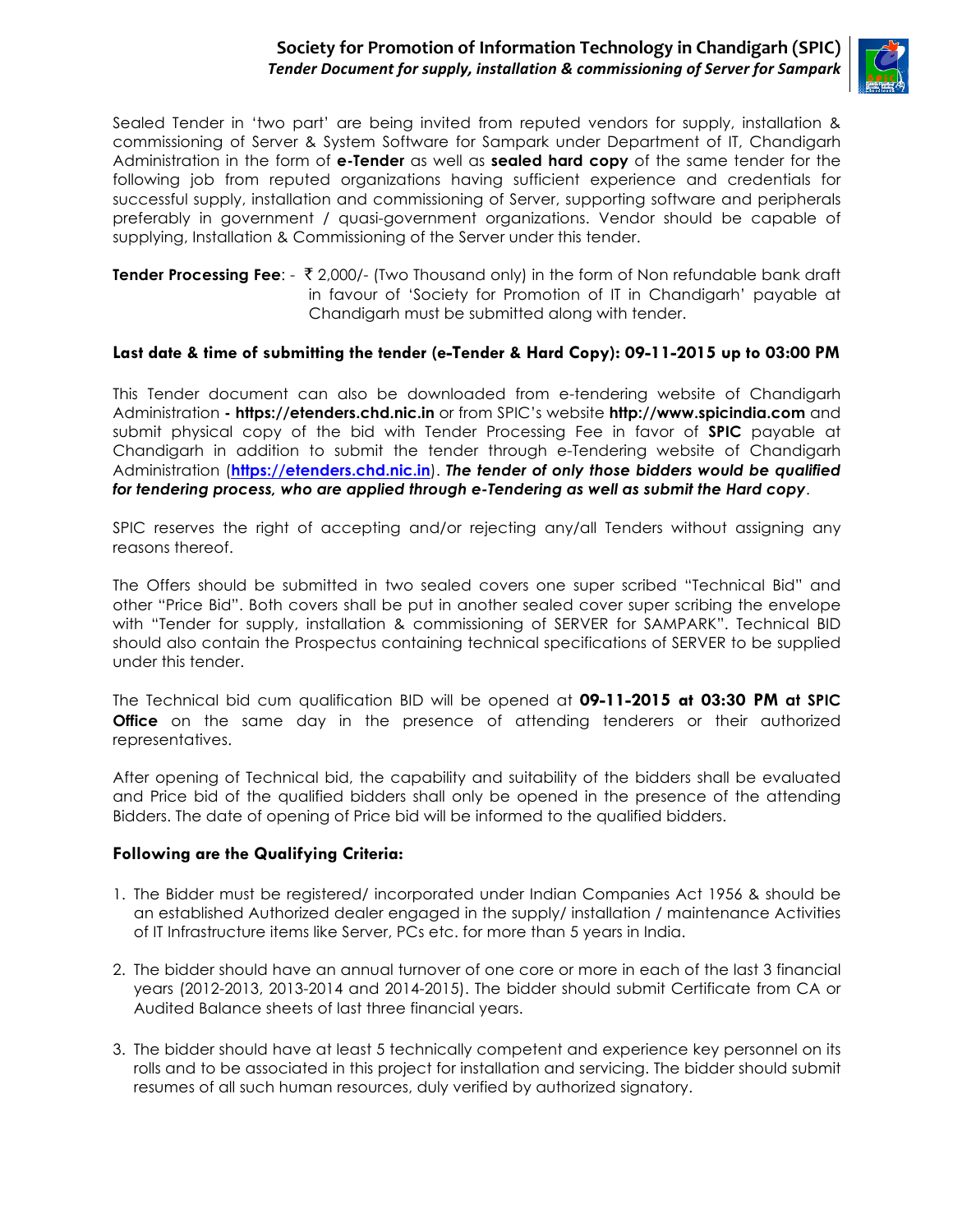

4. The bidder should have successfully implemented at least one project amounting to INR 20 Lacs for supply, installation and commissioning of various IT components like Servers, PCs etc. in Central Government /State Government/ Govt. PSUs. Or

The bidder should have successfully implemented at least two projects, each project amounting to INR 10 Lacs for supply, installation and commissioning of various IT components like Servers, PCs etc. in Central Government /State Government/ Govt. PSUs.

- The bidder should attach Work Order/Contract Letter along with commissioning Report.
- 5. The Bidder must be ISO 9001:2000 or above certified (copy of the certificate to be attached).
- 6. The Bidder should be an authorized partner for the product being quoted (supported by letter from OEM).
- 7. The bidder should have registered office in Tri City, operational for at least 5 years with adequate staff. The bidder should attach Undertaking from authorized signatory.
- 8. The bidder should have valid PAN and Service Tax Number. The bidder should attach Valid Certificates.
- 9. The bidder should not be joint venture/joint bidding/consortium and should be exclusively associated with supply and installation IT components.
- 10. Even though the bidder meet the above qualifying criteria, they are subject to be disqualified in case of following conditions:
	- a. The bidder is in litigation with any Govt. Organization / Society / Trust / Board / Corporation.
	- b. The bidder has made any false representation in the forms, statements and attachments submitted in proof of the pre-qualification requirements.
	- c. The bidder has a record of poor performance such as abandoning of any allotted project, inability to complete any allotted project, delay in completion of any allotted project etc.
	- d. The bidder has been black listed by any Government or its organizations.

A self-certificate to this effect is required from the bidder. If at a later stage it is found that any Bidder has wrongly certified, the bidder shall be liable for action under the Criminal law.

# **Scope of work**

The work to be rendered by the Vendor under this tender is supply, installation of Hardware & System Software and commissioning of the sold equipment and training at the users' premises. The tender should include the installation material wherever required.

It would be the responsibility of the selected vender to supply and install all the materials at the State Data Centre (SDC). The vendor should co-ordinate with the Co-coordinators of the various Sampark Centers about the availability of the System Down time for installation of the new server and also finalize positioning of all the materials in coordination with SPIC and the in-charge SDC.

During the warranty period of all the materials, the vendor would also serve as a single point support services and should have proper backup of all the materials. In case of any hardware failure within the warranty period, the vendor should be able to provide standby hardware within 24 hours.

#### **One Server with similar configuration (Dell PowerEdge R730) is already lying with the department; installation of the existing server along with the new server would be the responsibility of the vendor.**

The vendor would also be responsible any delay in the implementation process and may also be penalized @`500/- per day for each day delay for the same. In case of any penalty levied, the same would be adjusted in the payment to the vendor.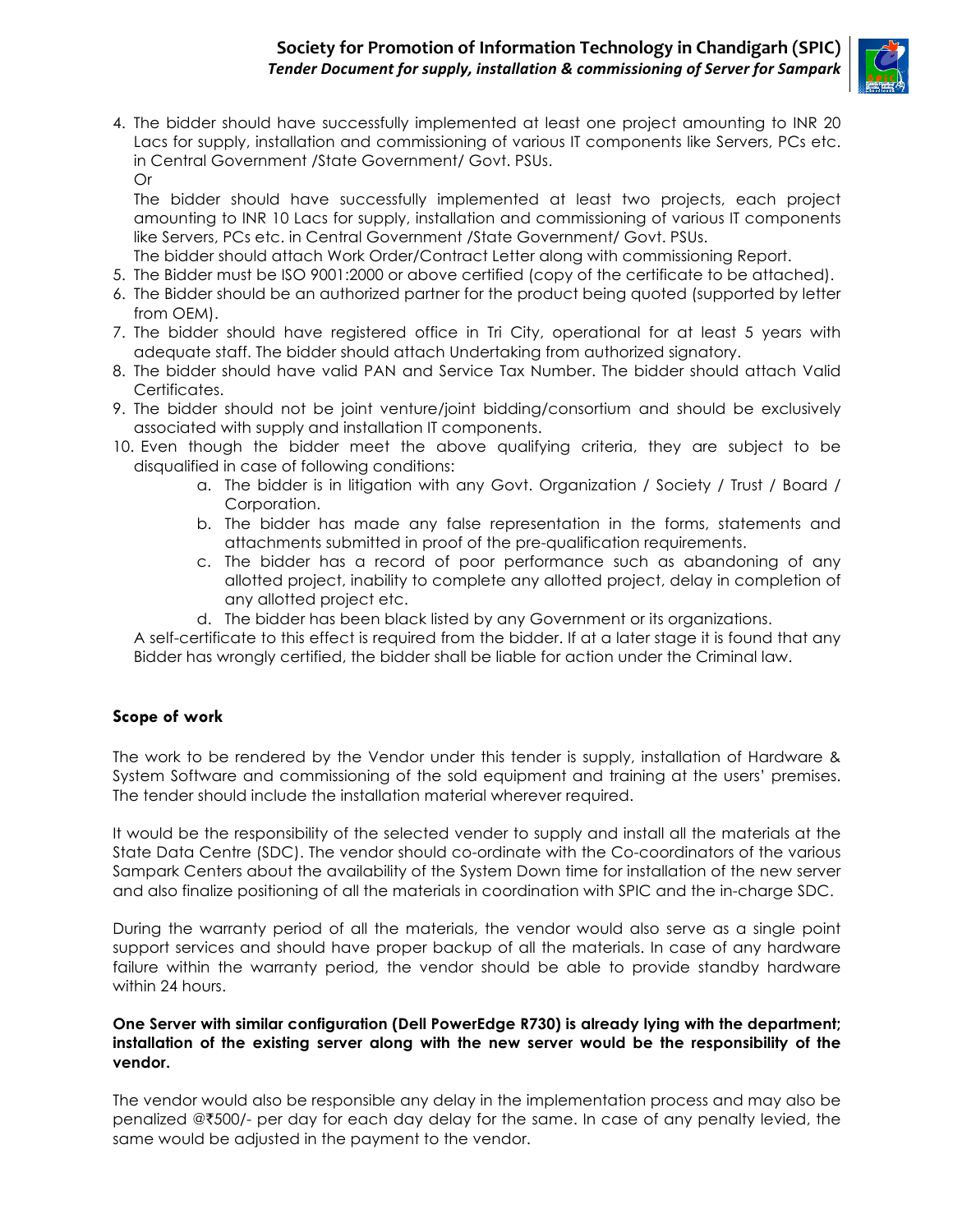

# **Terms & Conditions:**

- 1. The Tenderer must be required to deposit Tender Processing fee through Bank Draft drawn in favor of 'Society for Promotion of It in Chandigarh' payable at Chandigarh. No tender shall be accepted without the Processing Fee of Tender.
- 2. 80% payment will be made against submitted bill after installation and joint installation report of all items of the tender & remaining 20% after completion of the 90 days of successful operations.
- 3. The rates should be valid for at least 6 months.
- 4. The rates should be quoted in words as well as in figures in respect of each item.
- 5. Prices shall be INR, including all taxes.
- 6. All essential items including cables, connectors, etc. needed for the smooth operation of the equipment shall be assumed to have been included in the quoted price/items if these have not been quoted separately.
- 7. Installation, testing and commissioning of the equipment purchased is to be done by supplier at the site. No extra charges on account of installation and commissioning would be entertained.
- 8. Clause by clause compliance with the technical specification/Model/Make in this tender is required.
- 9. Technical specification/Model/Make shall be strictly as per the requirements laid down.
- 10. The Authorized Distributors /Authorized Service Providers of the brand (s) shall have to produce original certificate from the manufacturing company to the effect that they are authorized to quote, negotiate, sign documents, effect the deliveries and arrange after sale service on behalf of the manufacturing company. The said should be valid for the effective period with reference to this specific Tender; else the tender will be rejected.
- 11. **Period of delivery:** Should be within Thirty days from the date of opening of purchase order.
- 12. The vendor should quote and be capable to supply all the necessary accessories for the equipment. However, SPIC has the right to procure a part or a whole of equipment.

#### 13. **Warranty:**

The manufacturer should give guarantee/warrantee for a period not less than three years for Hardware and Update support for at least One year for System Software. If the equipment installed at one location is subsequently shifted to another location, the warranty services shall continue to be provided at new location without any additional financial implications. Undertaking that during warranty period, if any defect in the supplied equipment is noticed by the Purchaser, the supplier or his representative shall rectify the defect or replace the defective item free of cost at the installation site at the earliest possible, latest within a period of 1 day of notification and till that time supplier should arrange standby equipment.

## 14. **After Sales Service:**

- a. The name and complete address of the company in India authorized by the manufacturer, to provide after sales service for the equipment should be mentioned. The appointed authorized service provider should be holding a valid certificate from the manufacturer to this effect.
- b. The manufacturer should give an undertaking that after the warranty period, they shall provide spares and after sale service of the equipment in India for the normal lifetime of the equipment.
- c. The manufacturer should give an undertaking that after expiry of the 3 years warranty period for Hardware, they shall provide spares and after sale service of the equipment in India for the normal life time of the equipment during CAMC (Comprehensive Annual Maintenance Contract) for at least 2 years period failing which SPIC reserves the right to blacklist the Vendor.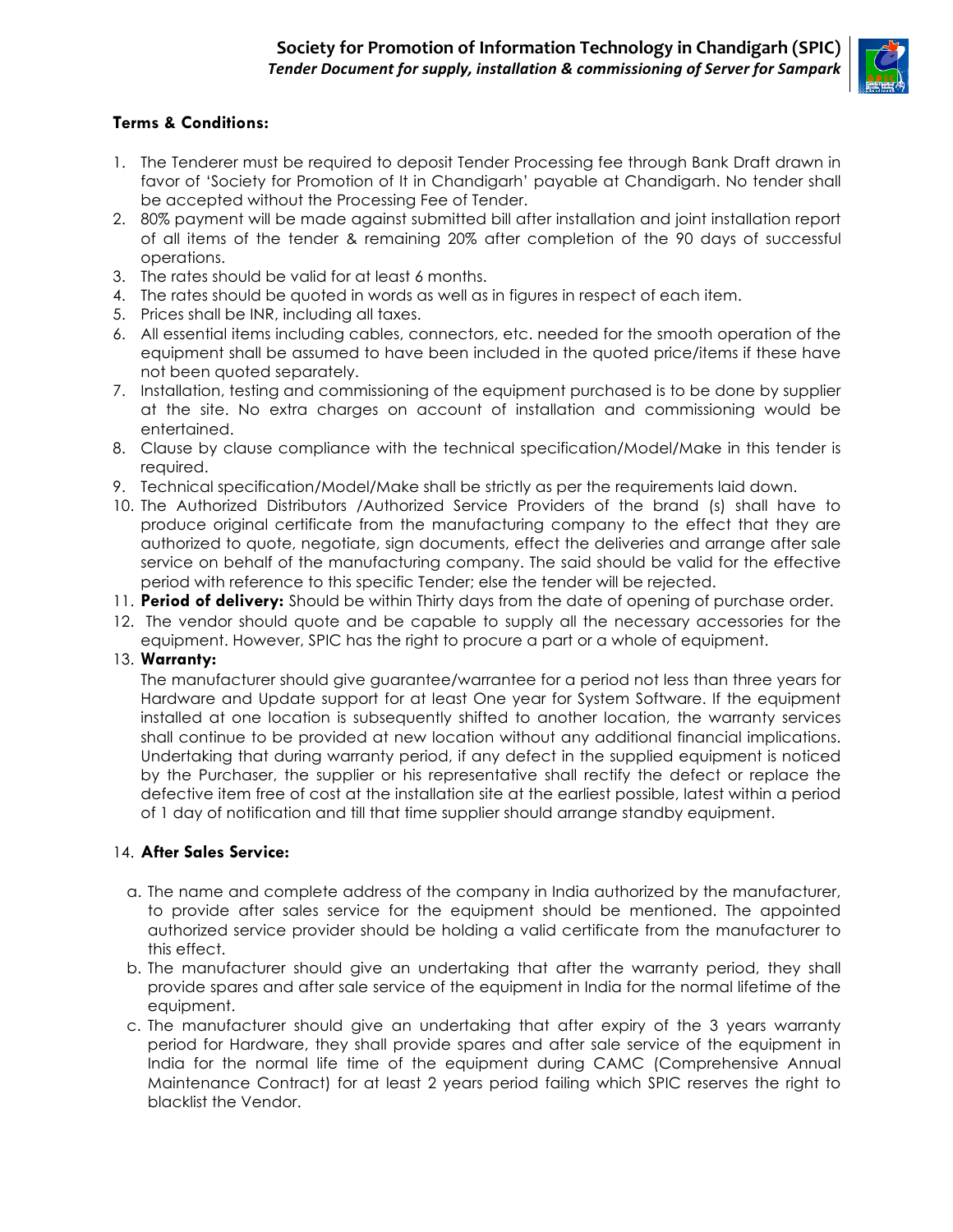

15. The bidder should have enough infrastructure as well as qualified personnel to maintain the highly sophisticated equipment.

## 16. **Maintenance Training & Handholding Support:**

The bidder shall arrange for the training to the personnel of Sampark on various aspects like installation, operation and maintenance etc. of the equipment. Training shall be inclusive of repairing equipment defects, carrying out trouble -shooting, rectification and maintenance of the total system. The supplier shall be required to provide training of two technical personnel (free of charges) for duration of one week to operate the equipment. The exhaustive training of hardware / software training shall be conducted at the site.

The bidder shall arrange for the handholding support to the Sampark on various aspects like installation, operation and maintenance etc. of the equipment for at least one year. During handholding period the vendor should visit each State Data Centre at least once in a month for normal procedure of maintenance.

#### 17. **Security Deposit:**

10% of the billed value (As per the Financial BID) will be kept as security deposit, which will be released after successful performance of the items for one year from the date of joint installation report is signed. **Security deposit should be submitted within 7 days from the date of issue of Letter of Indent (LOI) by SPIC.** 

- 18. SPIC reserve the right to purchase varying quantity of material, less or more than the quantity specified in the tender.
- 19. SPIC reserves the right to reject any/all tenders or cancel the accepted tenders without assigning any reason.
- 20. Tender paper should be signed in all pages with seal and rate of each item should be entered in the tender form in the specified pages of the tender. Total amount should be calculated and entered in the sheet included in the tenders.
- 21. Tenderers should quote all items of the tender. Partial quoting will not be accepted.
- 22. The tender should be prepared & submitted after carefully perusing the complete tender document (including the guidelines, instructions, terms and conditions, nature & scope of work, specifications of the equipment to be supplied & work to be performed etc.)
- 23. Only those Tenderer(s) who meet all the guidelines and terms & conditions in all respects should submit their tender, complete in all respect, after perusing complete tender document.
- 24. The specifications of the equipment are en closed as Annexure-I.
- 25. Please confirm that only original equipment(s) and components will be supplied by you.
- 26. Please note that the SPIC reserves the right to place orders in part(s) or part thereof for individual items (if needed) on the rates quoted by you.
- 27. Please quote all price/s inclusive of all taxes and duties.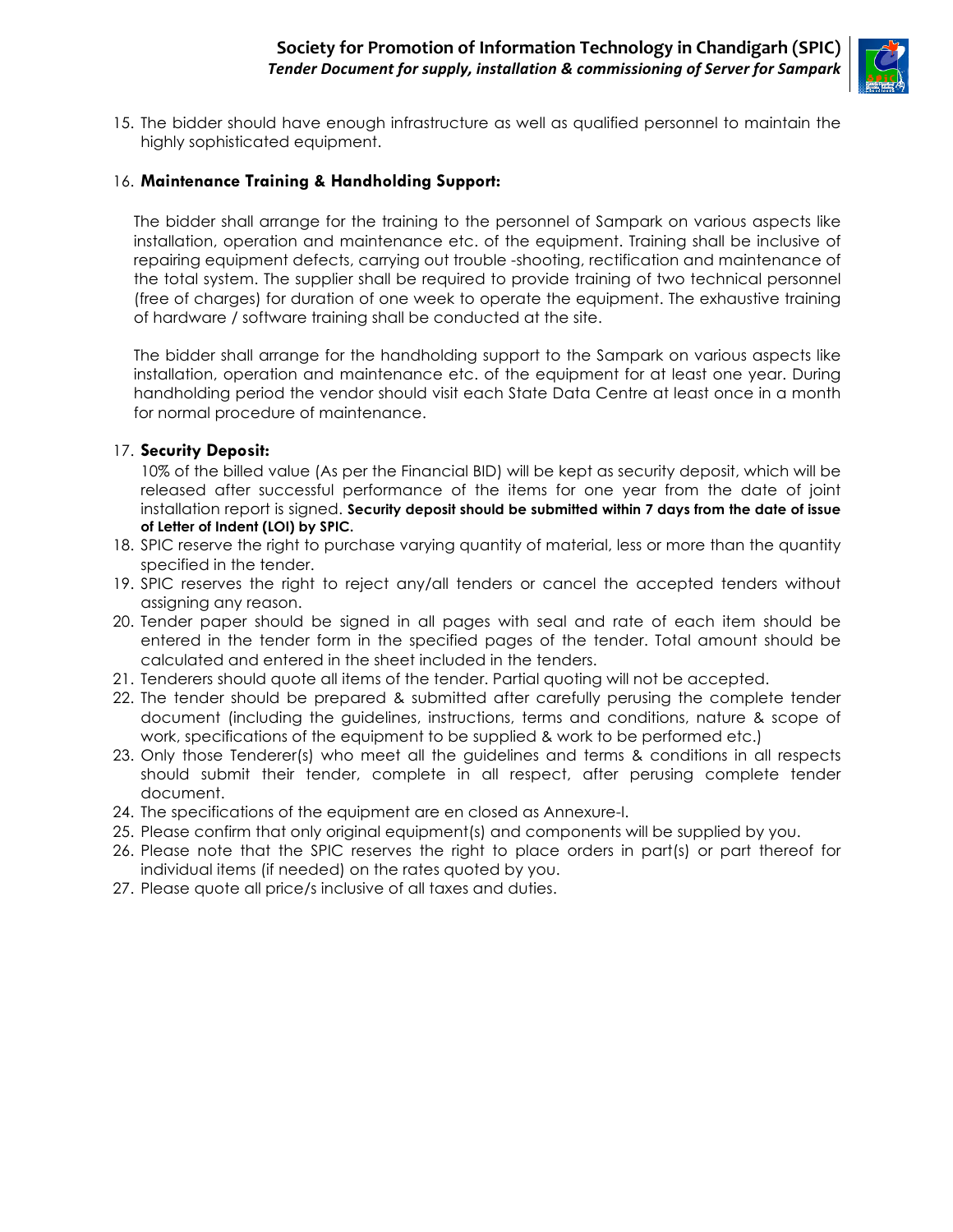

## **BILL OF QUANTITY & PERFORMA FOR PRICE BID Tender No: SPIC/2015/30133 dated:20/10/2015**

To,

From,

The Chief Executive Officer, Society for Promotion of IT in Chandigarh (SPIC) PEC University of Technology Campus, Sector:12, Chandigarh.

| Sr.                | <b>Description of Equipment</b>                 | <b>Specification</b>                                    | Unit         | Tax | Total Unit   | Qty. | Total        |  |
|--------------------|-------------------------------------------------|---------------------------------------------------------|--------------|-----|--------------|------|--------------|--|
|                    |                                                 | S                                                       | <b>Price</b> |     | <b>Price</b> |      | <b>Price</b> |  |
|                    | Database cum Application                        | Detail<br>Specification<br>attached<br>in<br>Annexure I |              |     |              |      |              |  |
|                    | Server                                          |                                                         |              |     |              |      |              |  |
| 2                  | Additional Dual Port SAN HBA                    |                                                         |              |     |              |      |              |  |
|                    | Card for Existing Server*                       |                                                         |              |     |              |      |              |  |
| 3                  | Additional 32 GB ECC or                         |                                                         |              |     |              |      |              |  |
|                    | equivalent RAM for Existing                     |                                                         |              |     |              |      |              |  |
|                    | Server*                                         |                                                         |              |     |              |      |              |  |
| 4                  | Windows Server 2012 Std. Edition or higher with |                                                         |              |     |              | 2    |              |  |
|                    | 5 CAL                                           |                                                         |              |     |              |      |              |  |
| 5                  | SQL Server Std. 2012 or higher - 2 Core License |                                                         |              |     | 6            |      |              |  |
| 6                  | <b>External Connector</b>                       |                                                         |              |     |              |      |              |  |
| <b>GRAND TOTAL</b> |                                                 |                                                         |              |     |              |      |              |  |

*\*Existing Server Dell PowerEdge R730 with similar configuration mentioned in Annexure I*

## *Optional CMAC (Comprehensive Annual Maintenance Charges) – Would not considered for calculation of L1*

| Sr. | <b>Description of</b><br><b>Equipment</b>                               | Year                 | <b>Unit Price</b> | Tax | Total unit<br><b>Price</b> | Qty.                    | Total<br><b>Price</b> |
|-----|-------------------------------------------------------------------------|----------------------|-------------------|-----|----------------------------|-------------------------|-----------------------|
|     | Comprehensive<br><b>Annual Maintenance</b><br><b>Charges for Server</b> | 4rd Year             |                   |     |                            | 1 Existing Server)      |                       |
|     |                                                                         | 5 <sup>th</sup> Year |                   |     |                            | <b>Existing Server)</b> |                       |

## **Place: (Signature of authorized person with seal)**

**Date:** 

## **NOTE: Bid must be submitted on letterhead of the company**

## **Note:**

- 1. The commercial figure quoted will be an all-inclusive figure inclusive of out-of pocket expenses and all taxes, duties, etc. payable. No out-of-pocket expenses will be reimbursed separately.
- 2. Should the commercial quote include separate out of pocket expenses or any taxes, duties, etc., other than mentioned above, such a commercial proposal would be treated as an invalid.